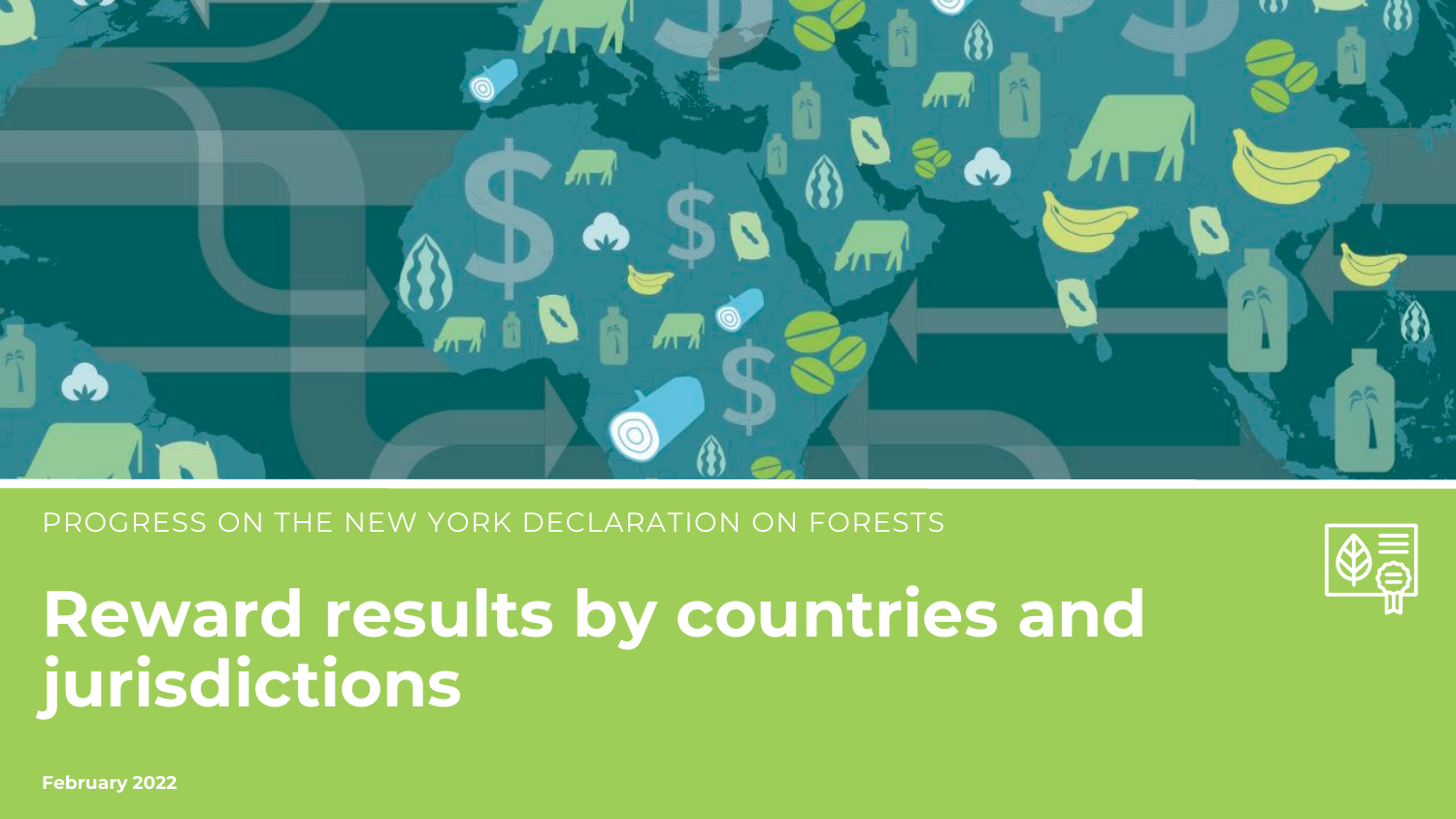



## **Goal 9**

Reward countries and jurisdictions that, by taking action, reduce forest emissions—particularly through public policies to scale-up payments for verified emission reductions and private-sector sourcing of commodities

## **Direct compensation payments coupled with policy and governance incentives for sustainable forest management are necessary to counteract forest destruction.**

Forest finance can provide **political and economic incentives** for decision makers to take action to reduce forest emissions. Up to USD 460 billion in forest finance is needed per year in order to meet Paris Agreement targets.

Goal 9 seeks to ensure that **countries and jurisdictions that are reducing forest emissions are rewarded**. Rewards may include scaling-up payments for results, or leveraging private sector jurisdictional sourcing, that is, commitments to source from jurisdictions that have reduced deforestation. Each of these finance mechanisms can contribute much-needed finance to meet the USD 2 trillion need.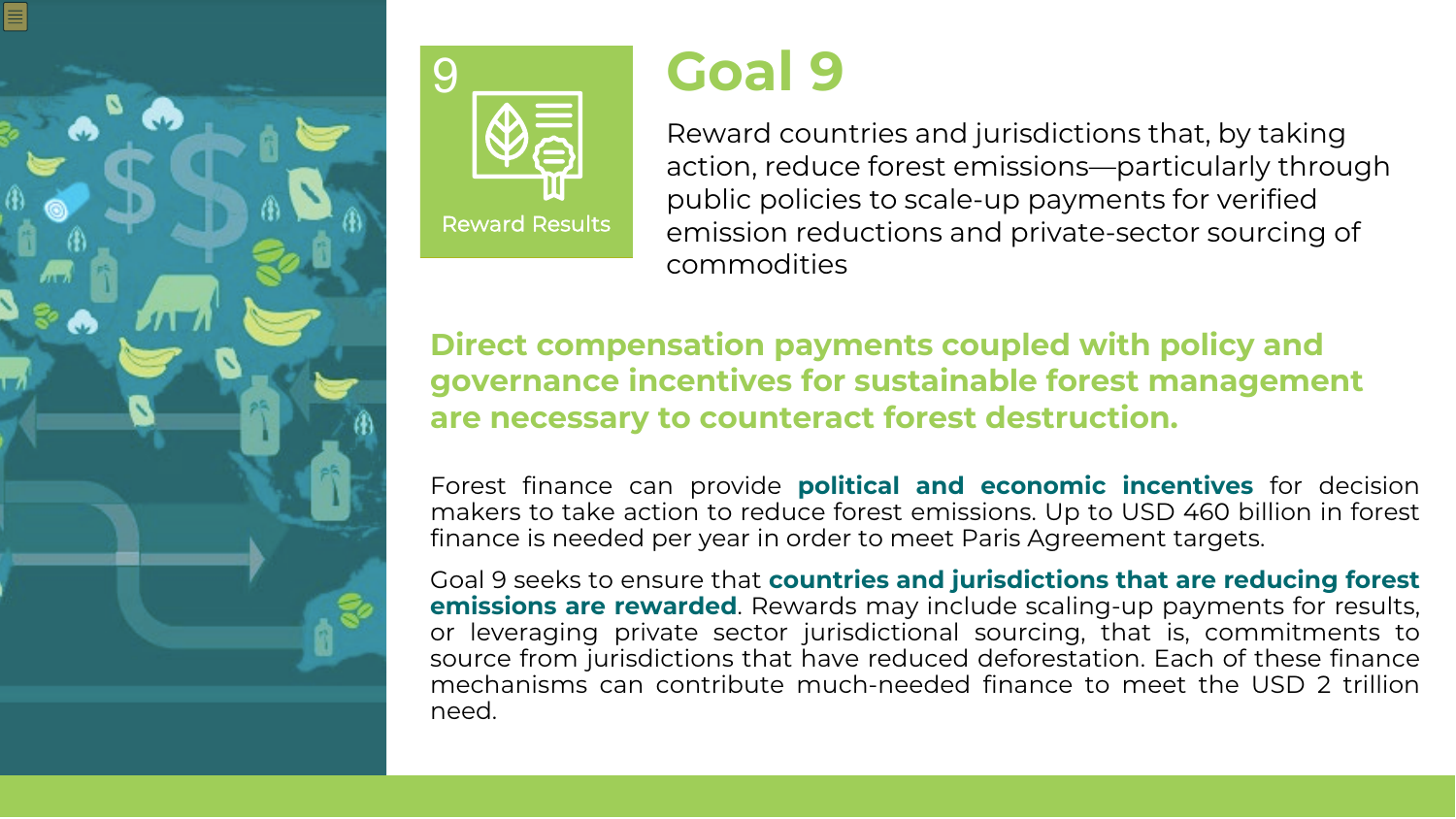**Since 2010, approximately USD 24.5 billion – an average of USD 2.4 billion per year – has been channeled from international and domestic public sources into forest mitigation activities.**

- USD **7.7 billion** has been committed through **international development finance.**
- Just over USD **6.7 billion** has been committed by **multilateral climate funds and bilateral donors through REDD+**, of which USD 4.6 billion went to results-based payments, and the remaining USD 1.8 billion to readiness and implementation.
- USD **10.1 billion** has been committed by **forest country governments for activities under their REDD+ plans**, (although it is unclear to what extent these funds have been disbursed).

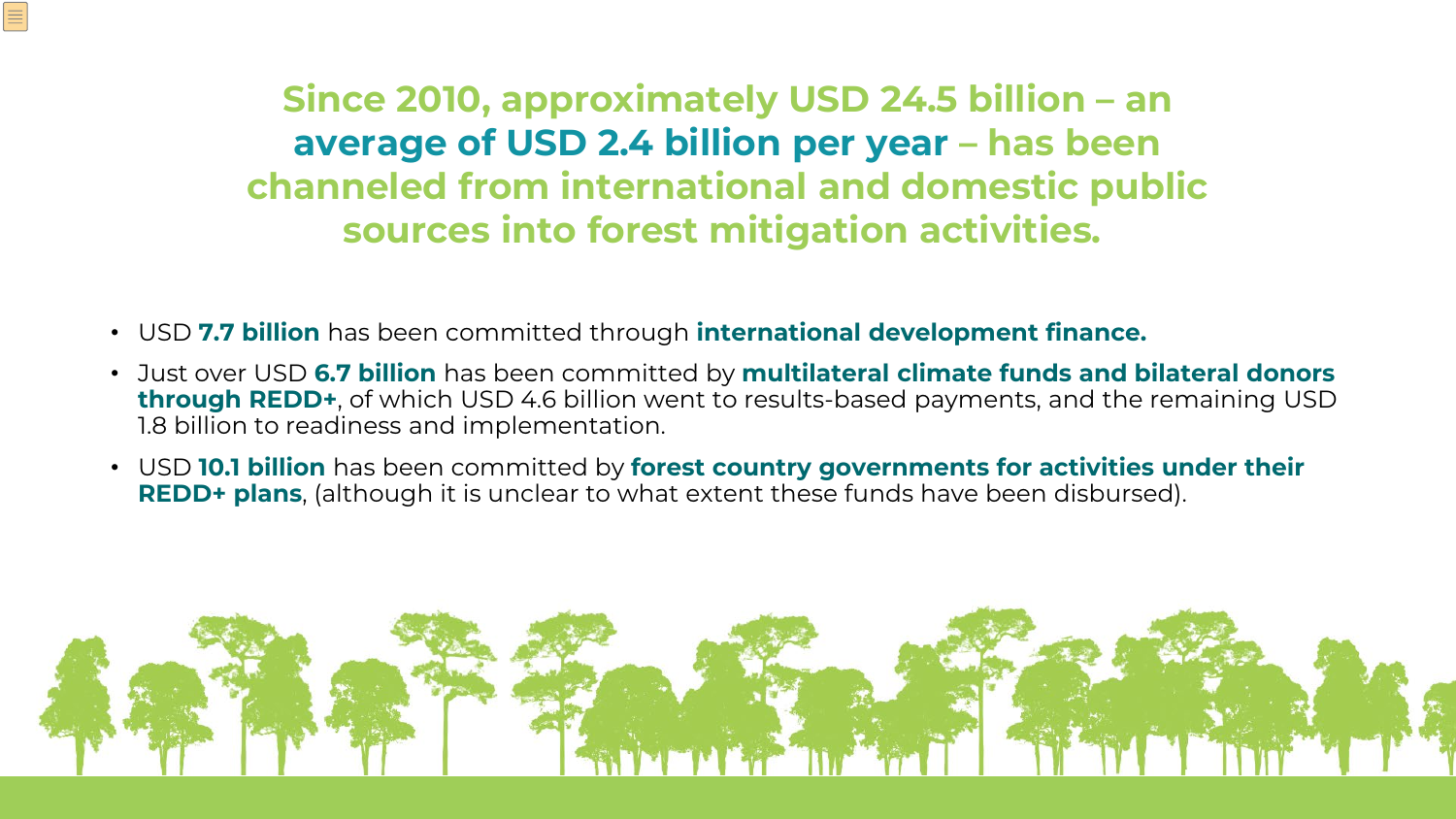## **Many types of results-based forest finance mechanisms have been developed.**

They can broadly be categorized into three types:

## **Results-based and carbon credit programs**

Programs that directly finance governments. They involve unique standards that countries need to meet in order to receive funding.

- *Forest Carbon Partnership Facility's Readiness and Carbon Fund*
- *REDD+ Early Movers (REM)*
- *BioCarbon Fund*

 $|\equiv$ 

• *Green Climate Fund (GCF)*

## **Carbon credit standards**

Private certification bodies that provide tools to generate and issue carbon credits that can be sold on voluntary carbon markets.

- *Verified Carbon Standard (VCS)*
- *VCS Jurisdictional and Nested REDD+ (JNR)*
- *Gold Standard*

## **Hybrid**

Programs that are linked to specific standards. In practice, this involves developing a funding vehicle to support the creation of carbon credits certified by a private standard.

• *Emergent (ART/TREES)*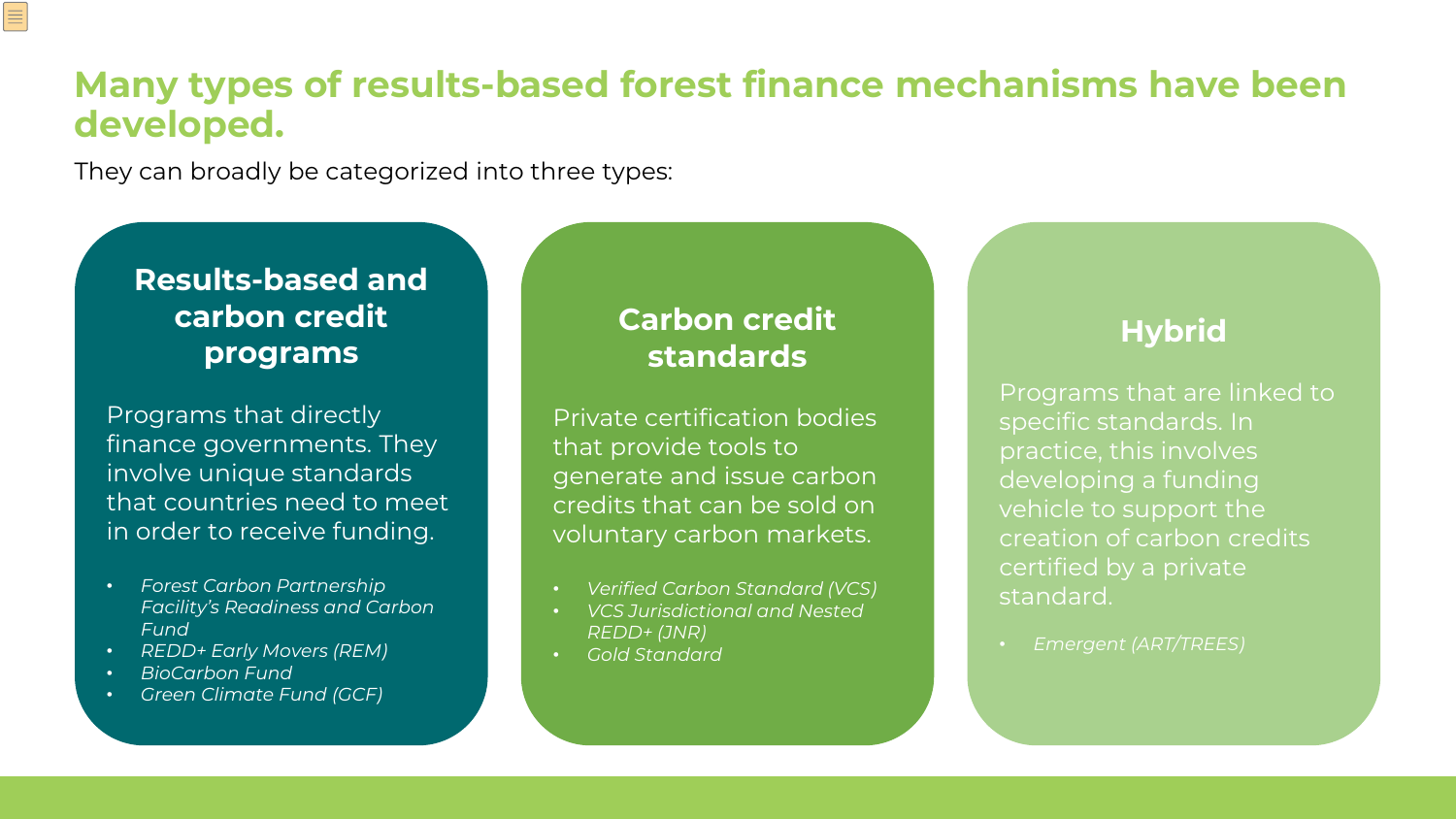## **Countries' readiness to implement results-based forest finance mechanisms continues to grow steadily.**

• **14 nations have now progressed into the payment phase** of REDD+ under the Forest Carbon Partnership Facility **(FCPF) Carbon Fund.** Considerable progress was made in 2021, with a record 10 Emission Reduction Payment Agreements (ERPAs) being signed in this year alone.

 $\equiv$ 

- Also in 2021, the first certified emission reduction payments were disbursed, a total of USD 6.4 million to Mozambique, for the **first-ever accredited verification of jurisdictional REDD+ emission reductions.**
- **The FCPF Readiness Fund has now signed a total of 45 preparation grants** to support countries' REDD+ readiness efforts.

#### **Countries' annual progress under the FCPF Readiness Fund**



<sup>1</sup> Two new Midterm Reports submitted in FY21: Paraguay, Thailand. <sup>2</sup> Two new Readiness Packages endorsed in FY21: Guyana, Vanuatu. <sup>3</sup> One new country signed for additional funding in FY21: Burkina Faso.

Source: FCPF Annual Report 2021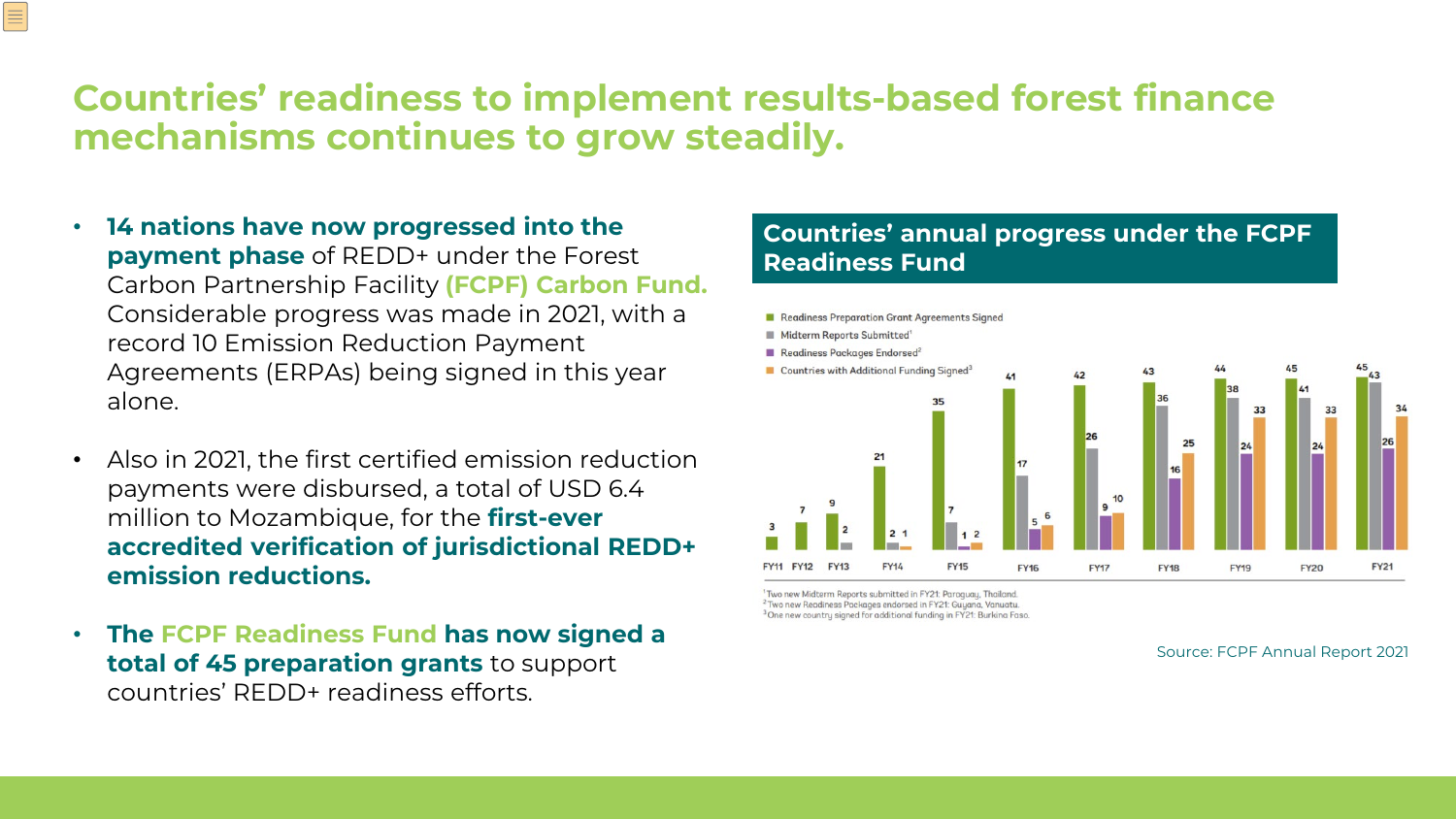## **Just over USD 6.7 billion in REDD+ finance has been pledged by multilateral climate funds since 2010.**

 $\equiv$ 

However, **less than half** of this amount has been disbursed, with most occurring in the last two years.



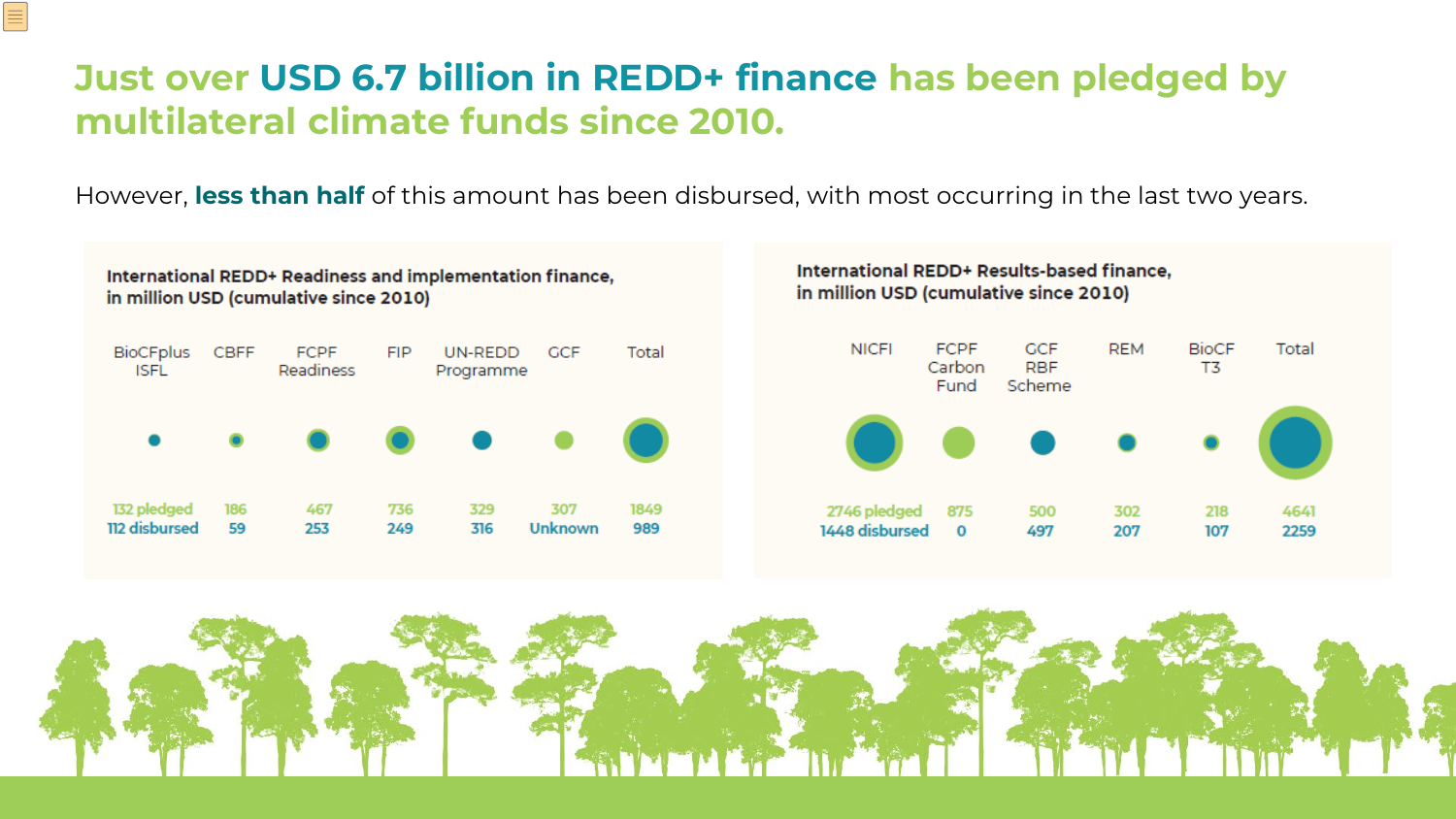## **Some private sector progress is evident, but it has yet to be seen whether commitments will translate into action.**

- In 2021, **23% of companies had a zero or net-zero deforestation commitment** for all forest risk commodities they are linked to, compared to only 4% in 2015.
- The **Lowering Emissions by Accelerating Forest finance (LEAF) Coalition**, one of the largest ever public-private forest finance initiatives, announced mobilization of USD 1 billion in funding in 2021. LEAF is a private-sector led initiative developed to support emission reductions in tropical forest countries through the provision of results-based finance.

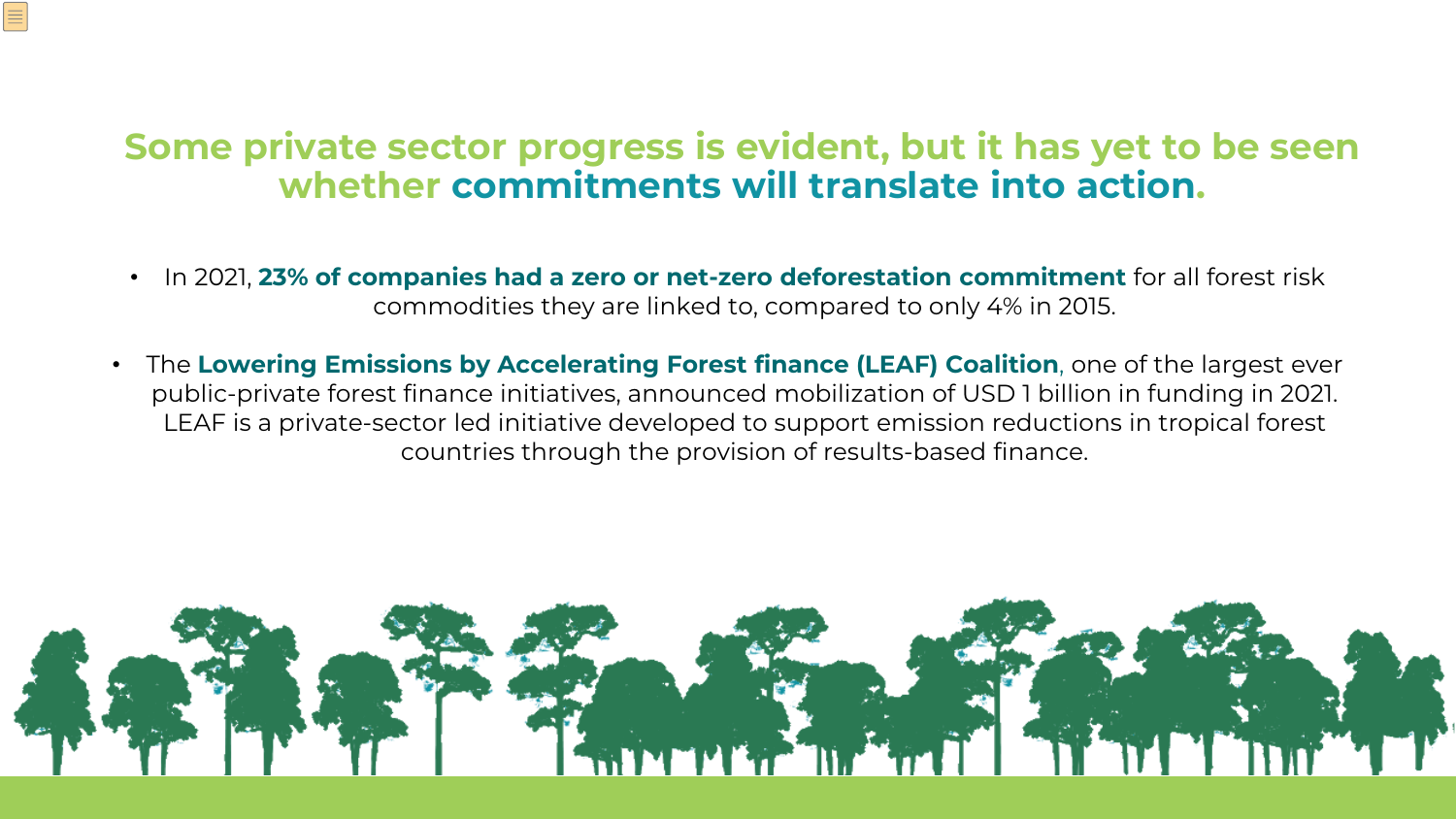## **Carbon markets have become a significant financier of emission reductions from forest projects.**

**Compliance markets:** An increasing number of domestic compliance schemes now allow entities to use forest-based offsets to meet their emission reduction obligations. As of 2021, 13 jurisdictional compliance programs around the world allow for

 $\equiv$ 

**Voluntary markets:** Recent years have seen rapid growth in the volume and value of forest project transactions in the voluntary market.



Sources: Ecosystem Marketplace: State of the Voluntary Carbon Markets 2021; NYDF Goal 9 Assessment 2020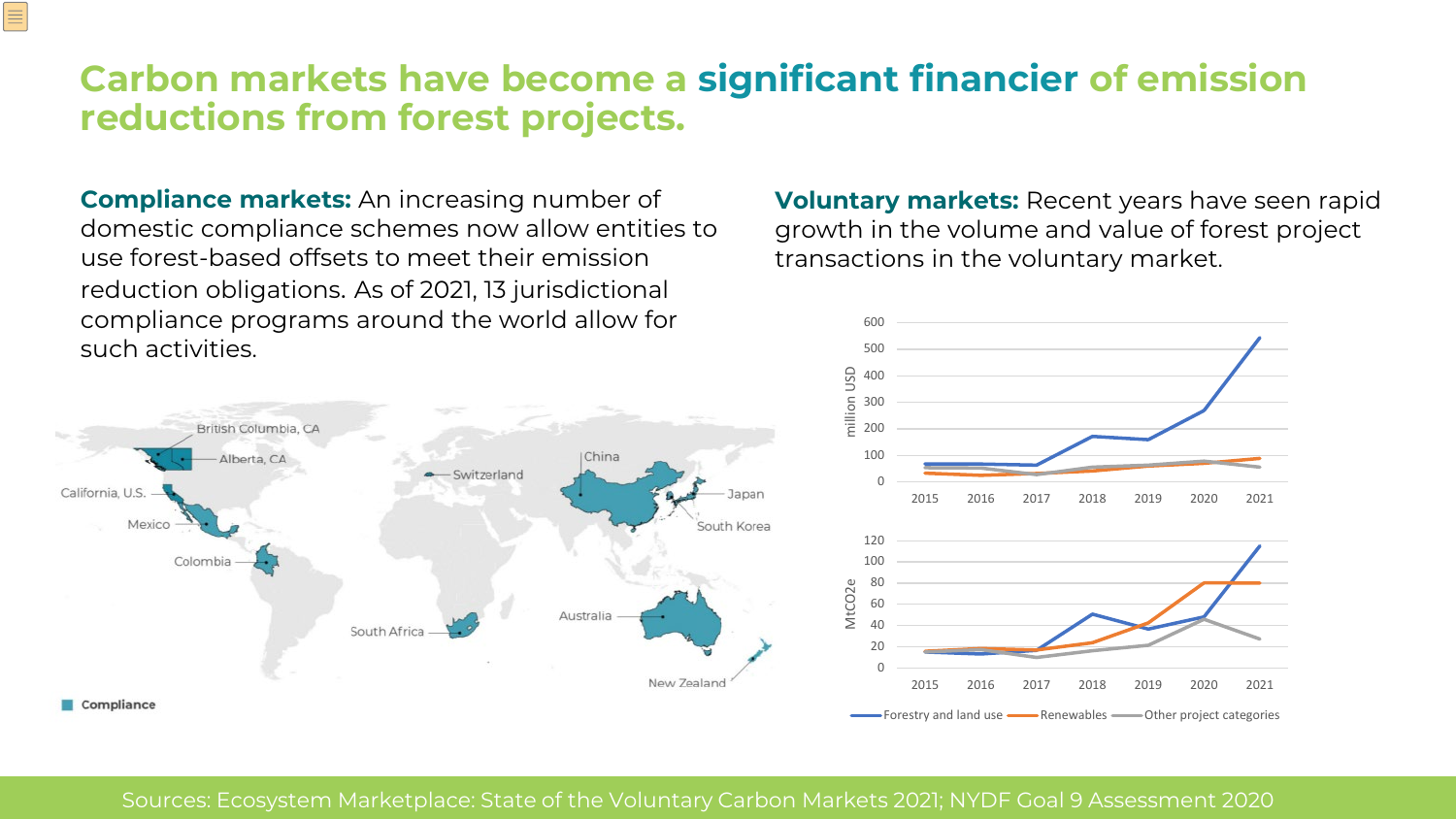## **Insufficient investment and burdensome program requirements hinder many countries' access to results-based finance.**

#### **Finance:**

E

• Insufficient funding for all phases of REDD+ activities is hindering implementation progress, and **most REDD+ programs globally have yet to move from a preparatory "readiness" stage to accessing results-based finance.** Many forest country governments are forced to fill gaps with domestic resources.

#### **Governance:**

• While many countries demonstrate interest in participating in results-based payment mechanisms, **reaching the final stage of acceptance is exceedingly challenging.** Establishing sufficient REDD+ verification and monitoring capacities can be costly, and many governments are hesitant to invest time and capacities in doing so without confidence in the financial reward, especially when forest resources have valuable alternative uses (e.g. logging, mining, etc.).

#### **Technical capacity:**

• High technical and administrative requirements for many stages of the REDD+ process presents a significant barrier to engagement. In particular, few countries are equipped with **sufficient ground-level resources to demonstrate verified emission reductions** and access pilot result-based payments.